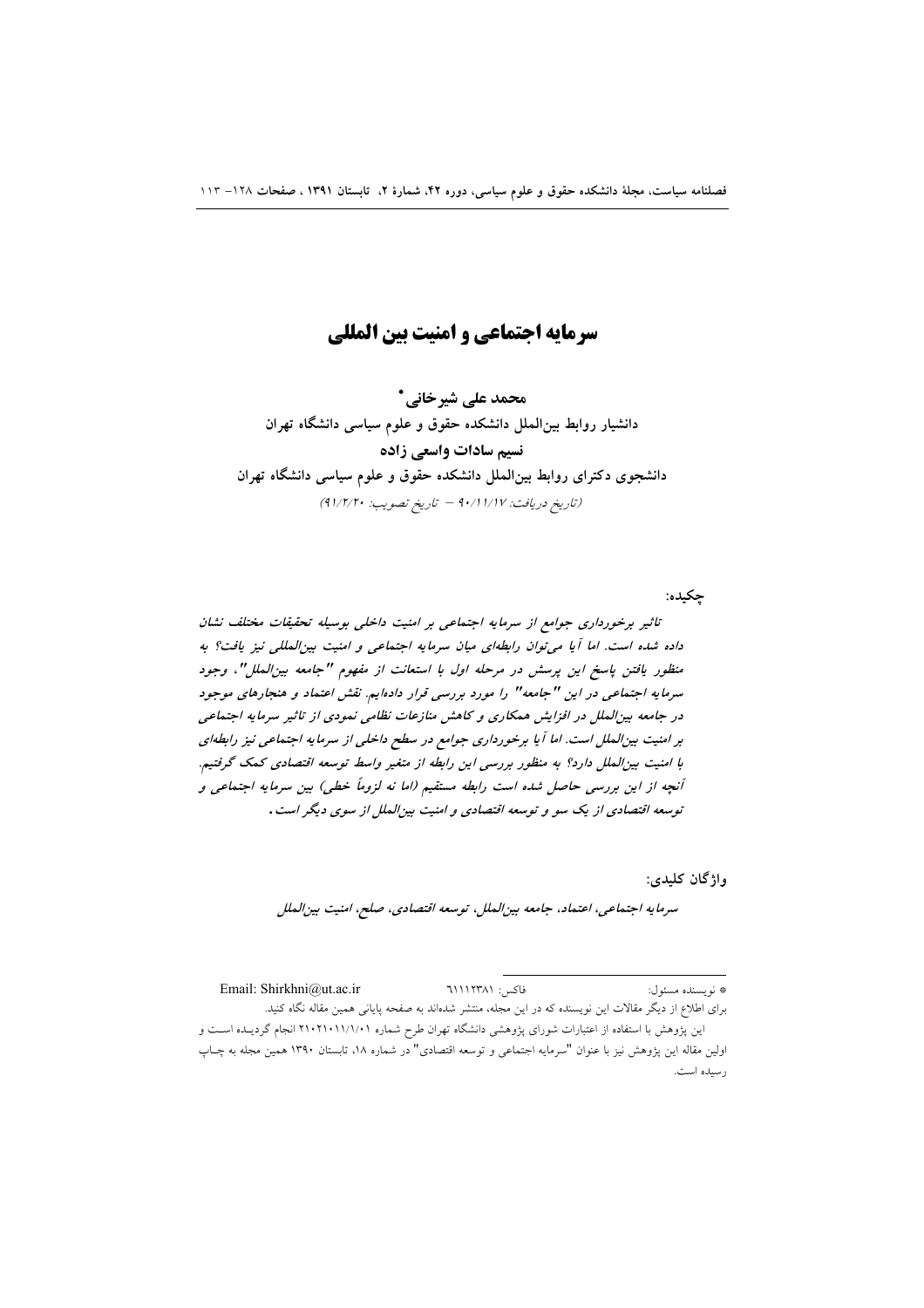#### مقدمه

در سال@ای اخیر مفهوم سرمایه اجتماعی مورد توجه بسیاری از پژوهشگران در حوزههای مختلف علوم اجتماعي قرار گرفته و مطالعات وسيعي بوسيله جامعهشناسان، اقتصاددانان، متخصصان علم سیاست و سیاستگذاری در این ارتباط انجام گرفته است. از جمله می توان به تحقیقات مختلفی اشاره کرد که به بررسی نقش سرمایه اجتماعی در حفظ امنیت جوامع پرداختهاند. این تحقیقات تاثیر مثبت برخورداری جوامع از سرمایه اجتماعی را بر امنیت داخلی أنها نشان دادهاند. با وجود اين تاكنون رابطه سرمايه اجتماعي و امنيت بين|لملل مورد بررسي جدی قرار نگرفته است. آیا می توان رابطهای میان سرمایه اجتماعی و امنیت بینالمللی نیز یافت؟ به عبارت دیگر آیا سرمایه اجتماعی به جز اثرگذاری بر سطح امنیت اجتماعی-انتظامی در داخل جوامع، بر امنیت بینالمللی نیز موثر است؟ در این مقاله به منظور پاسخ دادن به این پرسش دو مسیر مختلف را مورد بررسی قرار میدهیم. در مسیر اول با استعانت از مفاهیم جامعه جهانی و جامعه بینالملل به بررسی امکان و چگونگی برخورداری این "جوامع" از سرمایه اجتماعی و نقش آن بر امنیت بینالملل میپردازیم. سپس با توجه به اینکه عدم توجه به اقتصاد در روابط بینالملل و نادیده گرفتن عوامل اقتصادی در مطالعات امنیت از سوی بسیاری از محققین مورد انتقاد قرار گرفته است (Kirshner, 1998)؛ در مسیر دوم با لحاظ کردن تعامل دو حوزه اقتصاد و روابط بین الملل به بررسی نقش سرمایه اجتماعی در سطح داخلی کشورها بر توسعه اقتصادی آنها و نقش توسعه اقتصادی به عنوان متغیر واسط، بر امنیت بين|لملل خواهيم پرداخت.

بدین ترتیب، ابتدا مروری خواهیم داشت بر م**فهوم سرمایه اجتماعی و شاخص های آن**؛ سپس به توضیح **رابطه سرمایه اجتماعی و امنیت** در سطح داخلی جوامع میپردازیم. در ادامه ذیل عنوان **سرمایه اجتماعی در جامعه بینالملل**، وجود سرمایه اجتماعی در جامعه بین|لملل شامل نقش اعتماد در همکاریهای بینالمللی، اقدامات داوطلبانه بینالمللی و شبکههای هنجارها و قواعد مشترک را مورد بررسی قرار میدهیم. پس از بررسی رابطه سرمایه اجتماعی فراملی و امنیت بین|لملل که به نحوی تعمیم رابطه سرمایه اجتماعی و امنیت در سطح داخلی جوامع به سطح بینالمللی تلقی میشود؛ رابطه سرمایه اجتماعی در سطح داخلی را با امنیت بینالملل مورد توجه قرار میدهیم. این امر ذیل دو عنوان **سرمایه اجتماعی و توسعه اقتصادی** و **توسعه اقتصادی و امنیت بینالملل** محقق خواهد شد. در نهایت، مقاله با جمع بندی از مطالب مطروحه خاتمه خواهد يافت.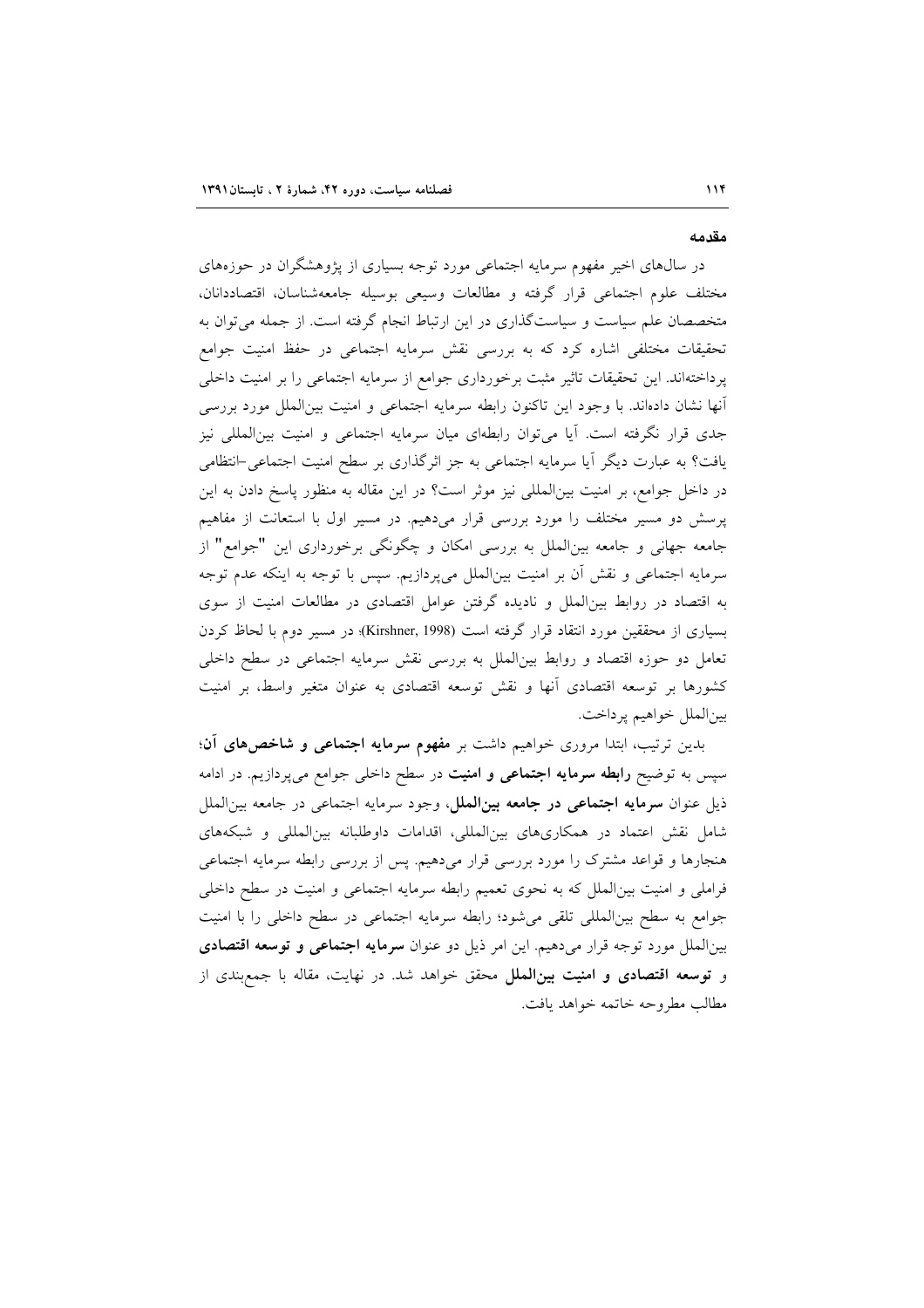#### سرمايه اجتماعي

در سالهای اخیر مطالعات وسیعی بوسیله جامعهشناسان، اقتصاددانان، متخصصان علم سیاست و سیاستگذاری در ارتباط با سرمایه اجتماعی انجام شده و نظریهپردازان و صاحب نظران مختلف تعاريف متعددي از سرمايهٔ اجتماعي ارائه كردهاند. مطرحترين اندیشمندان این حوزه را می توان پیر بوردیو/Pierre Bourdieu، جیمز کلمن/James Coleman رابرت باتنام/Robert Putnam و فرانسيس فوكوياما/ Francis Fukuyama برشمرد & McLean) . McMillan, 2009)

پیربوردیو(۱۹۸۵) -جامعه شناس فرانسوی- تعریف بسط یافتهای از سرمایه اجتماعی مطرح می کند. از دید بوردیو سرمایه اجتماعی عبارت است از منابع بالقوه یا بالفعل ناشی از عضویت در شبکهای از روابط نسبتاً نهادینه شده مبتنی بر آشنایی و شناخت متقابل Bourdieu) & Wacquant, 1992: 119). سرمايه از نظر بورديو سه شكل اساسي دارد: ١- سرمايه اقتصادي كه مستقیما قابل تبدیل شدن به پول است و می تواند به شکل حقوق مالکیت درآید؛ ۲- سرمایه فرهنگی که با بعضی شروط قابلیت تبدیل به سرمایه اقتصادی را دارد و ممکن است به شکل مدارک تحصیلی درآید؛ و ۳- سرمایه اجتماعی که از تکالیف و تعهدات اجتماعی ساخته شده است و در برخی شرایط قابل تبدیل به سرمایه اقتصادی است (بوردیو، ۱۳۸۴: ۱۳۶). جیمز کلمن سرمایه اجتماعی را مجموعهای از منابع تعریف میکند که در گروه وجود دارد (همچون خانواده یا سازمان اجتماعی) و شکل گیری اعمال اعضا را تسهیل می کند & McLean) McMillan, 2009). به عبارت دیگر سرمایه اجتماعی به توانایی افراد برای کار جمعی در قالب گروه اطلاق می شود (Fukuyama, 2002: 23). از دید رابرت یاتنام سرمایه اجتماعی به سه مولفه از زندگی اجتماعی یعنی شبکهها، هنجارها و اعتماد باز می گردد که به اعضا امکان تعقیب بهتر اهداف مشترک را میدهد (McLean & McMillan, 2009). فرانسیس فوکویاما تعریفی دیگر ارائه می دهد. از دید او سرمایه اجتماعی را به سادگی می توان به عنوان مجموعه ای معین از هنجارها یا ارزش۵های غیررسمی مشترک بین اعضای یک گروه تعریف کرد که آنان را قادر به همکاری با یکدیگر می سازد (Fukuyama, 1999 Quoted in: Durlauf, 2002: 460).

اگرچه در اینجا تعاریف متعددی از سرمایه اجتماعی مطرح شد اما آنچه از مجموعه این تعاریف برداشت می شود این است که سرمایه اجتماعی در بردارنده مضامینی همچون اعتماد، همکاری و روابط متقابل بین اعضای یک گروه است که پیگیری اهداف مشترک را در آن گروه تسهیل میکند. علاوه بر این به نظر میرسد رفته رفته شاهد حرکت به سمت مفهومی مشخصتر از سرمایه اجتماعی هستیم. همانطور که پاتنام در مقاله "سرمایه اجتماعی: سنجش و پيامدها" مي نويسد: "حركتي أشكار به سوى تعريف ولكاك/Woolcock از سرمايه اجتماعي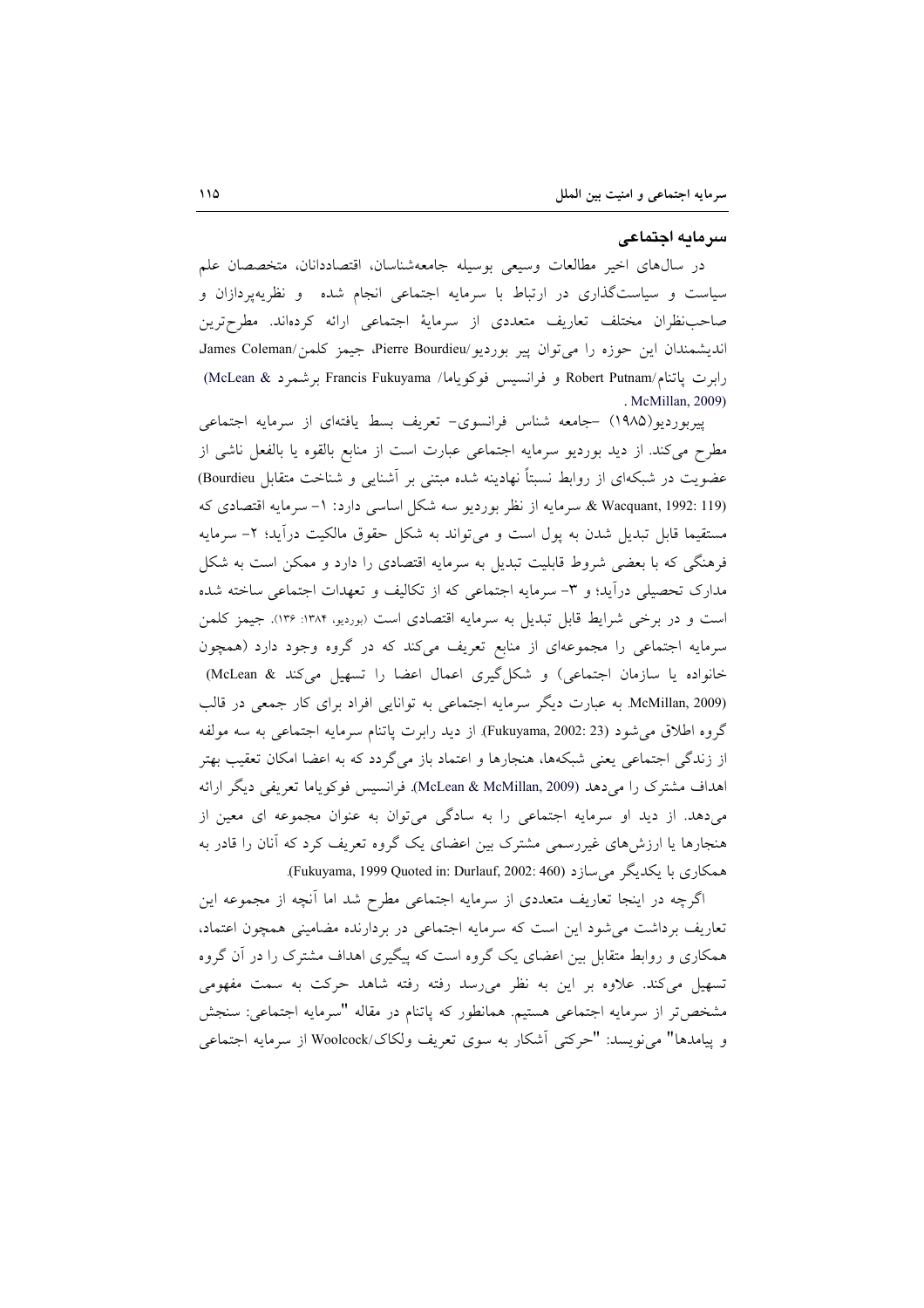بين افرادى كه در اين حوزه فعاليت مى كنند ايجاد شده است"(Putnam, 2001: 41). سرمايه اجتماعی از دید ولکاک اطلاعات، اعتماد و هنجارهای متقابل است که در شبکههای اجتماعی یک فرد وجود دارد (Woolcock, 1998: 153).

# شاخصهای سرمایه اجتماعی

به منظور اندازهگیری سرمایه اجتماعی، ضمن تقسیم سرمایه اجتماعی به ابعاد مختلف شاخصهایی برای آن ارائه شده است. از آن میان می توان به اعتماد اجتماعی، مشارکت اجتماعی و شبکههای اجتماعی به عنوان مطرح ترین موارد اشاره کرد.

اعتماد اجتماعی: اعتماد به عنوان یکی از مهمترین ابعاد سرمایه اجتماعی به تنهایی یا در کنار سایر ابعاد نشان دهنده سطح بهرهمندی گروهها و جوامع از سرمایه اجتماعی است. پاتنام و ولكاك هر دو به اين شاخص توجه داشتهاند. پاتنام در "سرمايه اجتماعي: اندازهگيري و پیامدها" اعتماد را به عنوان نماینده سرمایه اجتماعی در نظر میگیرد. وی می نویسد: "من با ولكاك موافقم كه اعتماد اجتماعي بخشى از تعريف سرمايه اجتماعي نيست اما مطمئنا ييامد بدون فاصله آن بوده و در نتيجه مي تواند به عنوان نماينده سرمايه اجتماعي در نظر گرفته شود"(Putnam, 2001: 43) از میان پژوهشگران این حوزه، فوکویاما بیش از سایرین به این بعد از سرمایه اجتماعی توجه کرده است. به تعبیر وی "اعتماد بر یک سلسله عادات اخلاقی و تعهدات رفتاری دوطرفه استوار است که بوسیله اعضای جوامع نهادینه میشود"(Fukuyama, 1995b) برای سنجش میزان اعتماد در جوامع علاوه بر پرسش مستقیم از افراد جامعه در ارتباط با میزان اعتماد به سایرین میتوان از طریق بررسی شاخصهای حاکی از مخدوش بودن اعتماد به سنجش سطح اعتماد اجتماعی در جوامع پرداخت. از جمله این شاخصها می توان به فساد اداری–مالی، جرایم عمومی و نابرابری درآمدی به عنوان نمودی از شکافهای اجتماعی اشاره کرد.

مشارکت و شبکههای اجتماعی: مشارکت در امور اجتماعی و عضویت در شبکههایی مبتنی بر ارزشهای مشترک ابعادی دیگر از سرمایه اجتماعی را شکل میدهند. بدین ترتیب می توان با بررسی میزان عضویت افراد جامعه در تشکلهای جامعه مدنی- در غالب انجمنها، کانونها و گروههایی که روابط افراد در آنها با یکدیگر افقی بوده و رابطه عمودی (یعنی رئیس و مرئوس یا ارباب و رعیت) در آن وجود ندارد به سنجش سطح سرمایه اجتماعی در آن جوامع پرداخت. میزان مشارکت در فعالیتهای مدنی نظیر انتخابات، حضور در گردهماییها، راهپیماییها، مناظرههای سیاسی، نامه نوشتن به روزنامهها و نمایندگان مجلس و مقامات حکومتی نظیر امضای طومار، درصد افرادی که بدون دریافت دستمزد در یک پروژه محلی یا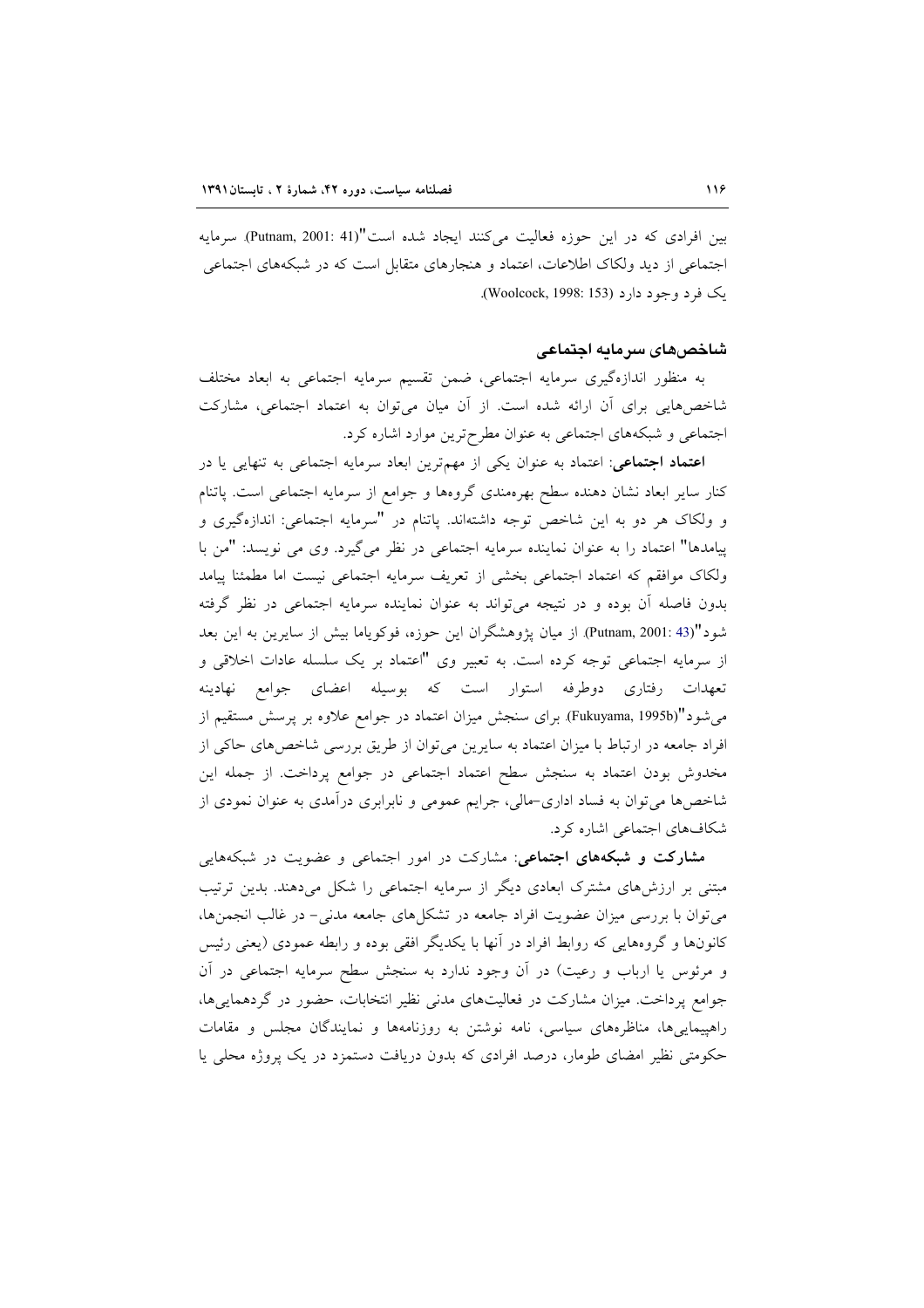کار گروهی مشارکت داوطلبانه داشتهاند و درصد افرادی که عضو گروه یا انجمن شهروندی هستند به عنوان دیگر شاخص های سرمایه اجتماعی مطرح هستند.

#### رابطه سرمايه اجتماعى و امنيت

در مورد رابطه سرمايه اجتماعي و امنيت جوامع تحقيقات مختلفي انجام گرفته است. پاتنام در کتاب **بولینگ تک نفر**ه رابطهی معکوس محکمی را میان سطوح عضویت داوطلبانه و جرم و جنايت گزارش كرده است (Butnam, 2000: 309). وى همچنين رابطه متقابل منفى ميان سرمایه اجتماعی و قتل را مورد شناسایی قرار داده است. به تعبیر وی مهم ترین عامل در پیش بینی نرخ قتل، پایین بودن سطح سرمایه اجتماعی است. علاوه بر این، وی به پایین بودن ميزان ستيزه جويبي افراد در جوامعي با سرمايه اجتماعي بالاتر اشاره كرده است :Putnam, 2001) (12. فوكوياما نيز افزايش ميزان جرايم همزمان با روند كاهش سرمايه اجتماعي در ايالات متحده امريكا را مورد اشاره قرار داده است (Fukuyama,1999: 49). ايچيرو كاواچي/ Ichiro Kawachi و همکارانش نیز رابطه متقابل منفی مستحکمی میان میزان عضویت داوطلبانه از یک سو و تجاوز، زورگیری و سرقت از سوی دیگر، در ایالات متحده امریکا گزارش کردهاند (Kawachi, 1999).

این رابطه در جوامع دیگر به جز ایالات متحده نیز مورد بررسی و تایید قرار گرفته است. به عنوان مثال در مورد هلند میتوان به مقالهای با عنوان "اثر سرمایه اجتماعی بر جنایت: شواهدی از هلند" اشاره کرد. بر مبنای نتایج حاصل از این پژوهش، شهرهایی که از سطوح بالاتری از سرمایه اجتماعی برخوردارند، نرخ جرایم در أنها کمتر بوده است. با بررسی دقیق رابطه علَّمی میان این دو متغیر، پژوهشگران به این نتیجه رسیدند که با یک واحد افزایش در سرمايه اجتماعي، ميزان جرايم تا ٣٠/٠ واحد كاهش مي يابد (24 :Akçomak & Weel, 2012) .

در مورد جامعه چین نیز کتاب اجتماعات، جنایت و سرمایه اجتماعی در چین معاصر به نقش سرمايه اجتماعي فرا شبكهاي/bridging" social capital' (روابط اعضاي اجتماعات با بازیگرانی خارج از حلقه نزدیک آشنایان) در کمک به ایجاد محیطی امن تر و ایمن تر اشاره کر ده است (Zhong, 2008).

در تحقیقی دیگر در روسیه نشان داده شده که عدم وجود موازین مناسب اخلاقی و ضعف قانون، با این فرض که قانونمندی و پایبندی اخلاقی از سرمایههای اجتماعی هستند، منجر به فساد اداري، نابرابري، جرائم و خشونت شده است (اخترمحققي، ١٣٨٥: ١٥).

در یکی از مطالعات انجام شده بوسیله بانک جهانی که نتایج آن در مقالهای با عنوان "خشونت در كلمبيا: تحكيم صلح پايدار و سرمايه اجتماعي" منتشر شده است؛ ضمن اشاره به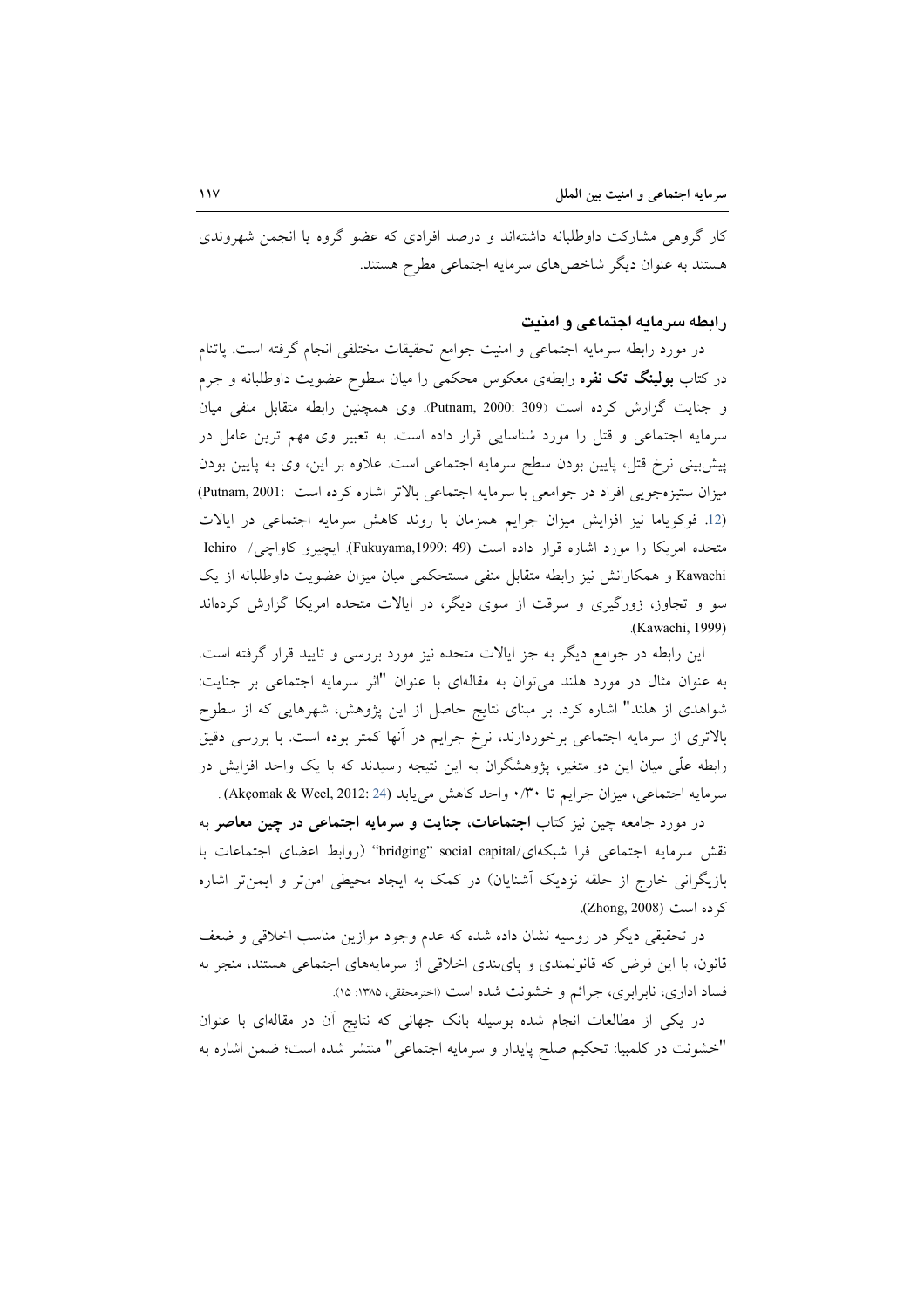انواع مختلف خشونت شامل خشونت سیاسی، اقتصادی و اجتماعی و بررسی علل و هزینههای آن شامل فرسایش سرمایههای مادی، انسانی، اجتماعی و طبیعی، در نهایت راهبرد ملی برای صلح و توسعه به عنوان راهکار، ادغام برنامههای صلح، کاهش خشونت و طرحهای ارتقاى سرمايهى اجتماعى پيشنهاد مى شود (World Bank, 2000). در اين مقاله از جمله ریشههای خشونت در کلمبیا به دسترسی نابرابر به منابع اقتصادی، دسترسی نابرابر به قدرت سیاسی، فقر، نابرابری و رشد سریع، کمبود فرصتهای آموزش و اشتغال اشاره شده است (World Bank, 2000: 8-11). همانطور که پیشتر اشاره شد نابرابری به عنوان یکی از شاخصهای فرعی در سنجش سطح سرمایه اجتماعی (شاخص مخدوش بودن اعتماد) به کار میرود و بدین ترتیب می توان رابطهای معکوس میان خشونت و سرمایه اجتماعی را مشاهده کرد.

آنچه از این پژوهشها بر می آید رابطه متقابل سرمایه اجتماعی و امنیت است. خشونت به عنوان نقطه مقابل صلح و امنیت با سرمایه اجتماعی رابطه معکوس دارد. به تعبیر موزر/Moser "در میان فاکتورهای کاهشدهنده اعتماد و همکاری (سرمایه اجتماعی) یکی از مهم ترین عوامل، خشونت است" (Moser, 1998; Moser and Holland, 1997 quoted in The World Bank,) civil society/ در این گزارش همچنین به نقش جامعه مدنی/civil society و اجتماع

بين|لمللي/International community در روند صلح اشاره شده است (World Bank, 2000: 24).

جدا از تاثیر سرمایه اجتماعی بر کاهش خشونت که توسط تحقیقات مختلفی مشخص شده است، پژوهشهای منتشر شده در کتاب **سرمایه اجتماعی و تحکیم صلح**، در مواردی نقش مثبت سرمایه اجتماعی بر تحکیم صلح/Peace-building و روند حل منازعات را نشان دادهاند  $(Cox, 2009)$ 

اما آیا سرمایه اجتماعی به جز اثرگذاری بر سطح امنیت اجتماعی-انتظامی در داخل جوامع، بر امنیت بین المللی نیز اثر گذاری دارد؟ برای یافتن پاسخ این پرسش، دو مسیر مختلف را مورد بررسي قرار خواهيم داد.

١. مسير اول با استعانت از مفهوم جامعه جهاني و جامعه بين|لملل مورد توجه مكتب انگلیسی، به بررسی امکان برخورداری این "جوامع" از سرمایه اجتماعی و نقش آن بر امنیت بينالملل مي پردازد.

۲. مسیر دوم به بررسی نقش سرمایه اجتماعی در سطح داخلی کشورها بر توسعه اقتصادی أنها و نقش توسعه اقتصادی به عنوان متغیر واسط، بر امنیت بینالملل میپردازد.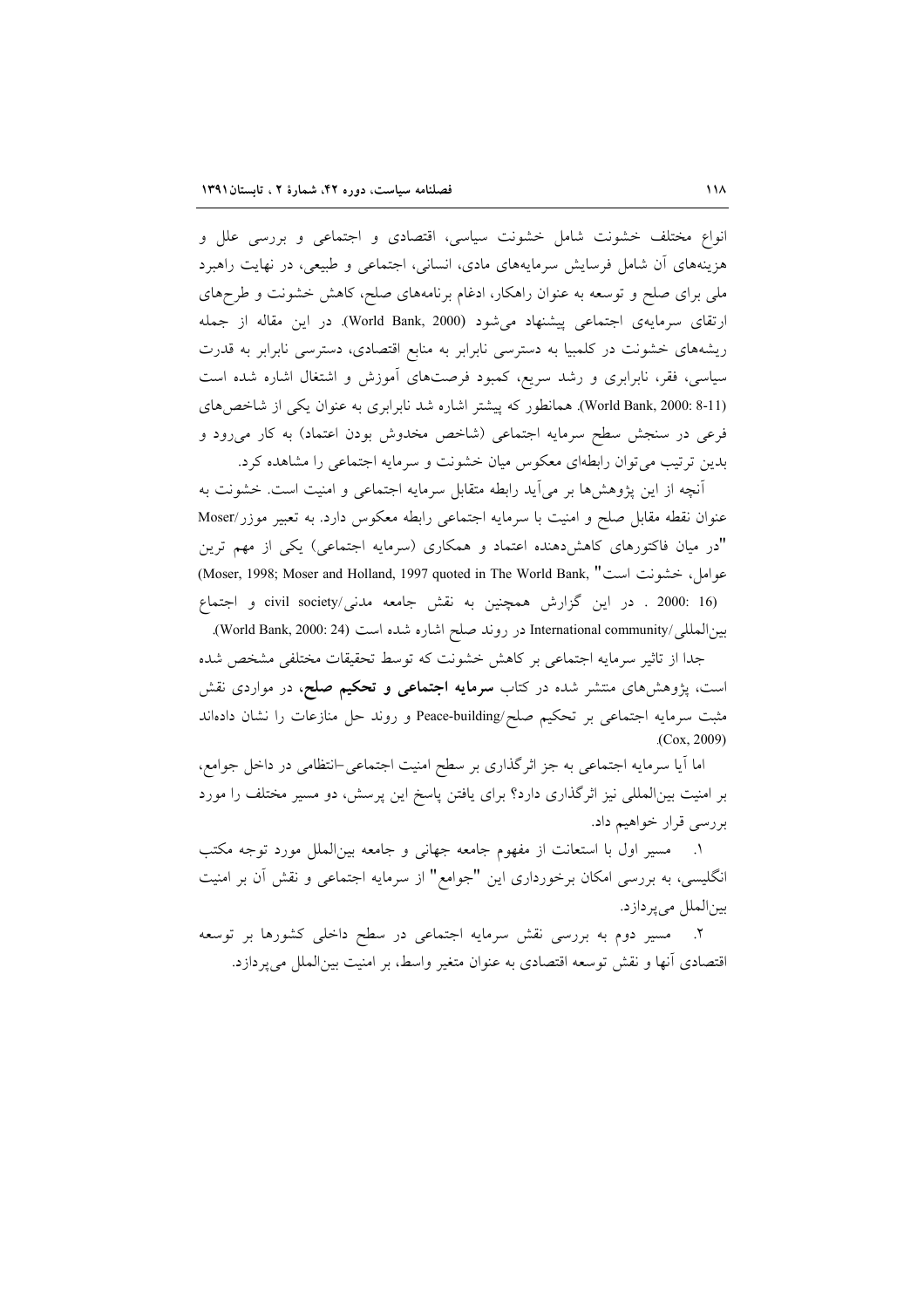#### الف. سرمايه اجتماعي در جامعه بين الملل

با پذیرفتن وجود جامعهای فراملی می توان استدلالات پیشین در ارتباط با نقش سرمایه اجتماعی در امنیت جوامع را به جامعه بینالملل تسری داد. شکل گیری اجتماعات فراملی، مرکب از سازمانهای بینالمللی، سازمانهای غیردولتی فراملی و جز آن از یک سو و اجتماعات مجازي فراملي از سوى ديگر، با ايجاد "جوامع" جديد بحث سرمايه اجتماعي درون این جوامع را قابل طرح ساختهاند. این "جوامع" جدید در کنار نگاه جدید به "جوامع" ديريا يعني أنچه مكتب انگليسي از آن با عنوان "جامعه بين|لملل" ياد ميكند چارچوبي را برای پیگیری بحث ما فراهم می آورد. `

### اجتماعات فراملي

با رشد فناوریهای ارتباطی و اطلاعاتی نو امکان شکل گیری سرمایه اجتماعی در میان گروههایی خارج از مرزهای ملی مطرح شده است. از این بعد است که میتوان به سرمایه اجتماعي در نهادهاي مدني جهاني، سازمانهاي مردمنهاد بين المللي/INGOs، گروهها و انجمنهای حرفهای و جز آن به عنوان عناصر شکل دهنده به "جهان چند مرکزی" روزنا (روزنا، ۱۳۸۴) اشاره کړ د.

در سالهای اخیر شاهد اهمیت یافتن همکاریهای فراملی در مواجهه با برخی مسائل بینالمللی همچون بحرانهای ارزی، آلودگی، حملات تروریستی، زوال لایه اوزون و جز اَن هستیم. مسائلی که یادآور محدودیتهایی هستند که حکومتهای ملی برای اقدام موثر پیش رو دارند. امروز حتی شهروندان گریزان یا منفعل هم احتمالا چشم بستن بر پیامدهای رویدادهای دور و جریان امور جهانی را دشوار خواهند دید (روزنا، ۱۳۸۴: ۴۵۳). نتیجهی این دگرگونی، ظهور تشکلها و سازمانهایی مردمنهاد در سطح فراملی در کنار سازمانها و نهادهای بین|لمللی بوده است. سازمانهایی که با توجه به ماهیت فعالیتها و شیوه اداره نوعاً به عنوان منابع سرمایه اجتماعی تلقی می شوند. در حقیقت همانطور که میزان عضویت در تشکلهای مدنی در داخل کشورها شاخصی از سطح بهرهمندی آنان از سرمایه اجتماعی عنوان شده است، میزان عضویت در نهادهای فراملی نیز میتواند نشاندهنده بهرهمندی از سرمایه اجتماعی در بعد بین المللی باشد.

به طور کلّی فناوری اطلاعات و ارتباطات موجب افزایش مشارکت افراد در سازمانهای مردمنهادی میگردد که به بیان منافع و ارزشهای مورد نظر آنها می پردازند .World Bank)

<sup>&</sup>lt;sup>1</sup> برای مروری بر جایگاه جامعه بین|لملل و ظهور جامعه جهانی در مکتب انگلیسی مراجعه کنید به (Williams, 2005).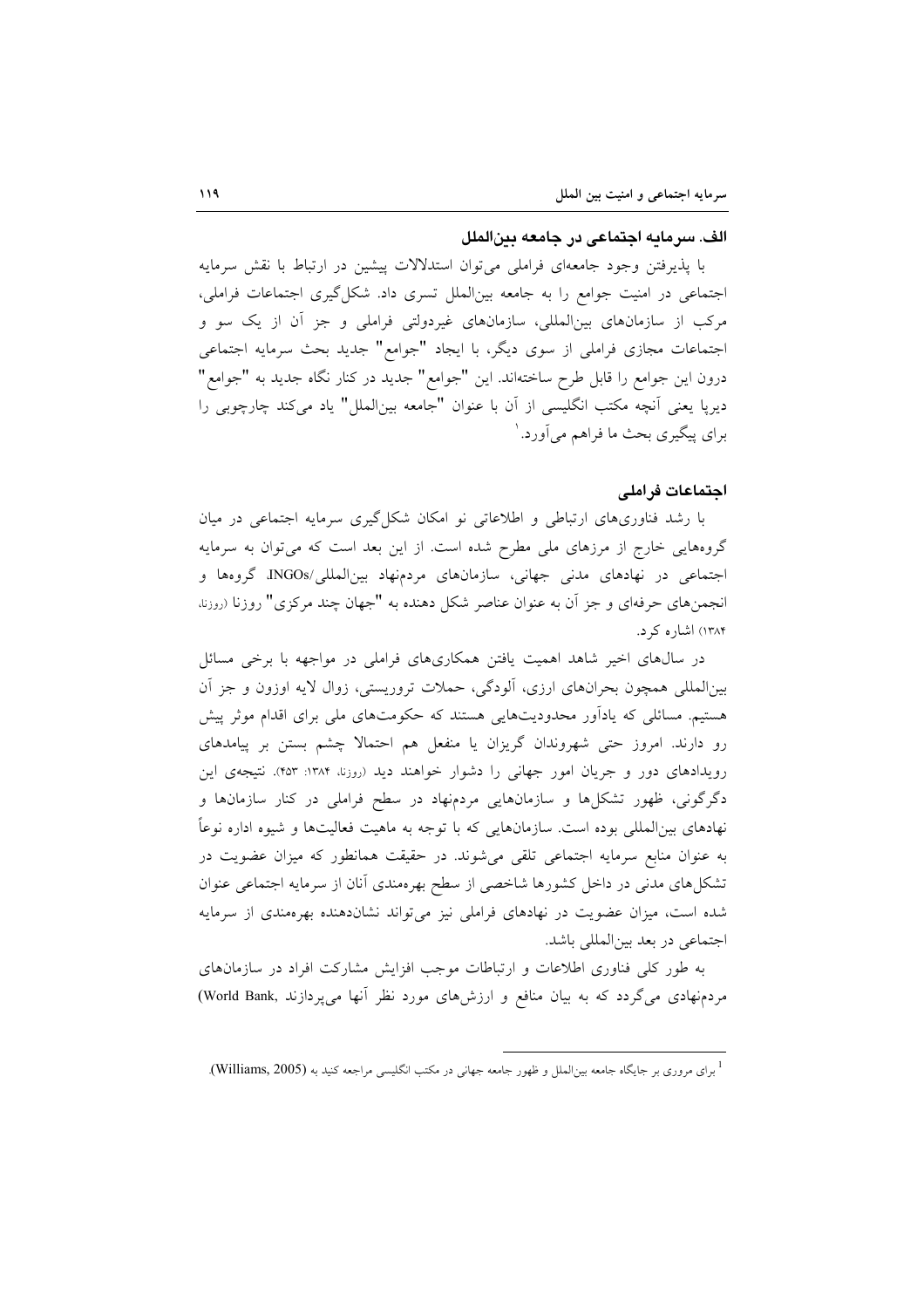(2009 به همین طریق امکان مشارکت افراد در نهادهای مدنی جهانی، سازمانهای مردمنهاد فراملی و جز آن را نیز فراهم میآورد. امروزه بازیگران فارغ از حاکمیت شروع به ایجاد سازوکارهایی کردهاند تا آن دسته از اقدامات دولتها را زیر نظر بگیرند که تهدیدی بالقوه برای رفاه و سعادتمندی خودشان می شناسند. به این منظور در اجتماعاتی چون انجمن بین المللی پزشکان هوادار جلوگیری از جنگ هستهای/IPPNW و یا شبکه فضایی رسانهها/SMN گرد هم آمدهاند (روزنا، ۱۳۸۴: ۳۷۰).

# اجتماعات مجازى فراملي

جوامع مجازی را می توان به دو دسته کلی تقسیم کرد: اجتماعات محلی و اجتماعات مبتنی بر علائق و منافع مشترک. اولی در چارچوب مرزهای مادی مبتنی بر مکان مشترک عمل میکند و دیگری در چارچوب مرزهای اجتماعی مبتنی بر منافع مشترک فعالیت دارد (Ferlander, 2003: 103). فناوري اطلاعات علاوه بر تاثيراتي كه در سطح سرمايه اجتماعي در جوامع مجازی محلی دارد به شکل گیری جوامع مجازی فراملی به عنوان نوعی از جوامعی که مرزهای اجتماعی آنها بر مبنای منافع و اهداف مشترک تعریف شده است نیز کمک می کند. در حقیقت فناوری اطلاعات و به طور خاص اینترنت ضمن تسهیل ارتباط سریع در سطح جهانی و فراهم آوردن امکان مشارکت در منابع اطلاعاتی، شکل گیری و حفظ جوامع مجازی از مردم و موسساتی که دارای علایق مشترک هستند را آسان می کند (Naughton, 2001: 150). اجتماعات مجازى فراملي نيز نوعي از اين اجتماعات محسوب مي شوند.

توسعه و گسترش مفاهیم و معانی مشترک مستلزم ارتباط میان واحدهایی است که به عضویت جامعه در می آیند. تودههایی از مردم که در برقراری ارتباط با شکست مواجه می شوند نمی توانند فرهنگی مشترک را شکل دهند و از این رو نمی توانند جامعهای را بنا نهند .Timms) (7 :2002 در نتیجه تا پیش از ظهور فناوریهای جدید ارتباط و اطلاعات تصور شکل گیری جامعهای در سطح فراملی بدلیل عدم امکان برقراری ارتباطات در سطح وسیع امکانپذیر نبود. حال آنکه ظهور این فناوریها می تواند با ایجاد امکان ارتباط بین افراد گوناگون از مکانهای مختلف به گسترش مفاهیم و معانی مشترک بین آنها و بهرهمندی افراد از سرمایه اجتماعی ناشی از اجتماعات جدیدی در سطوح فراملی بیانجامد.

# اقدامات داوطلبانه بينالمللي

جوديث رندل/Judith Randel و همكارانش در مقالهاي با عنوان "كار داوطلبانه بين|لمللي، روندها، ارزش افزوده و سرمايه اجتماعي" به نقش اقدامات داوطلبانه بين|لمللي در ارتقاي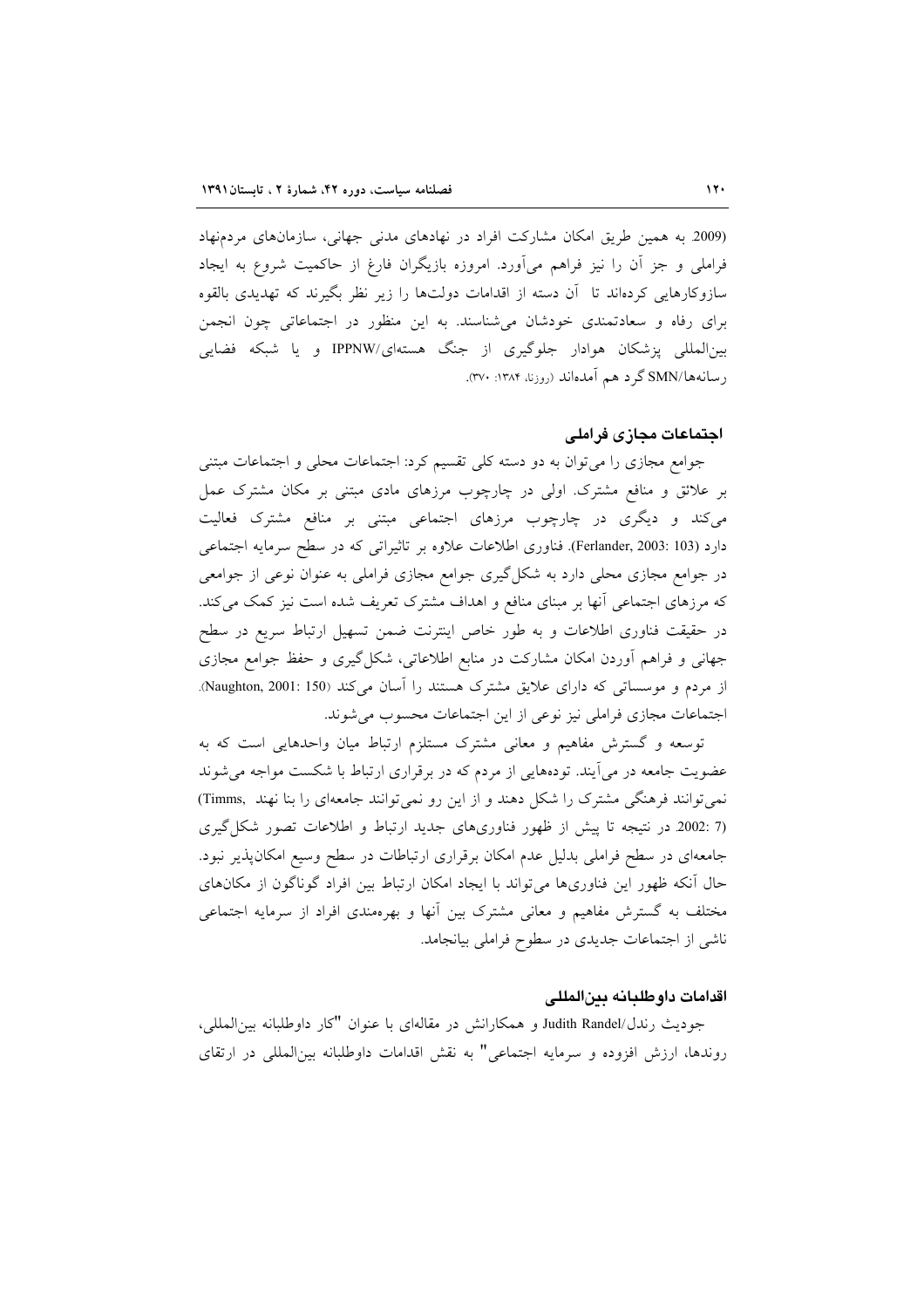سرمایه اجتماعی در کشورهای مختلف پرداختهاند. بدین ترتیب که با اشاره به نقش محوری روحیه داوطلبی در تولید سرمایه اجتماعی و در نظر گرفته شدن آن از سوی برخی محققین به عنوان شاخص سرمایه اجتماعی (همانطور که در بخش شاخصها در ابتدای مقاله مورد اشاره قرار گرفت) و اشاره به اعتماد، مدنیت و رابطه متقابل که معمولا در اقدامات داوطلبانه نهفته است، این نکته را که افراد در اقدامات داوطلبانه بین المللی، به کمک کسانی مبادرت می ورزند كه حتى أنها را نمى شناسند داراى اهميت مىدانند (Randel, Judith; et al., 2004: 12).

منطق این اقدامات داوطلبانه در احساس تعلق به جامعه مشترک قرار دارد. این احساس تعلق، فرد را به انجام کمک بدون چشم داشت نسبت به منفعت فوری تشویق میکند. به تعبیر رندل و همکارانش، "داوطلبان با این پیش فرض اقدام میکنند که اعتماد فرد به دیگران، به فرد بازخواهد گشت و این پیش فرض در برداشت ما از شهروندی مشترک ریشه دارد... من اکنون این کمک را به تو میکنم، بدون اّنکه در عوض فوراً و مستقیماً چیزی از تو بخواهم و احتمالاً بدون این که حتی تو را بشناسم، اما مطمئن هستم که در جایی دیگر و در هنگام نیاز من، تو یا شخص دیگری کمک مشابهی به من خواهید کرد" (Ibid: 12). بر این مبنا می توان مشارکت افراد در اقدامات داوطلبانه بين المللي را حاكي از وجود اين احساس تعلق به يك جامعه مشترک در سطح فراملی و نوعی شهروندی فراملی تلقی کرد.

# اعتماد، قواعد، هنجارها و شبكههای بینالمللی

در سطح بین|لملل جدا از اقدامات داوطلبانه، شاهد وجود سازمانهای امنیتی بین|لمللی، شبکههای اجتماعی، مجموعههایی از قواعد و هنجارهای مشترک و اجتماعات دیگری هستیم که وجود سرمایه اجتماعی در هر یک میتواند بر امنیت بینالملل اثرگذار باشد. بری وينگست/Barry R. Weingast در مقالهی "انتخاب عقلايی و نقش ايدهها: نظام مشترک عقايد و حاکمیت دولت در همکاری بینالملل" به نقش نظام مشترک عقاید در همکاری بینالملل اشاره کرده است (Weingast, 1995). برایان راثبن/Brian Rathbun نیز که پژوهش های متعددی در این ارتباط انجام داده است، در کتاب **اعتماد در همکاری بینالملل** انگیزهی دولتها از ايجاد نهادها در سطح بين الملل را تقويت زمينههاي اعتماد مي داند (Rathbun B., 2011).

اميلي هفنر-برتن /Emilie M. Hafner-Burton و الكساندر مونتگومري/ .Alexander H Montgomery در مقالهی "جایگاههای قدرت: سازمانهای بینالمللی، شبکههای اجتماعی و منازعه" به نقش سازمانهای بین دولتی/ Inter-Governmental Organizations (IGOs) به عنوان شبکههایی اجتماعی اشاره میکنند. به تعبیر آنان، سازمانهای بین دولتی، شبکههای اجتماعی مشخص ایجاد میکنند که به معین کردن شرایط عقلایی تلقی شدن راهبردهای خصمانه یا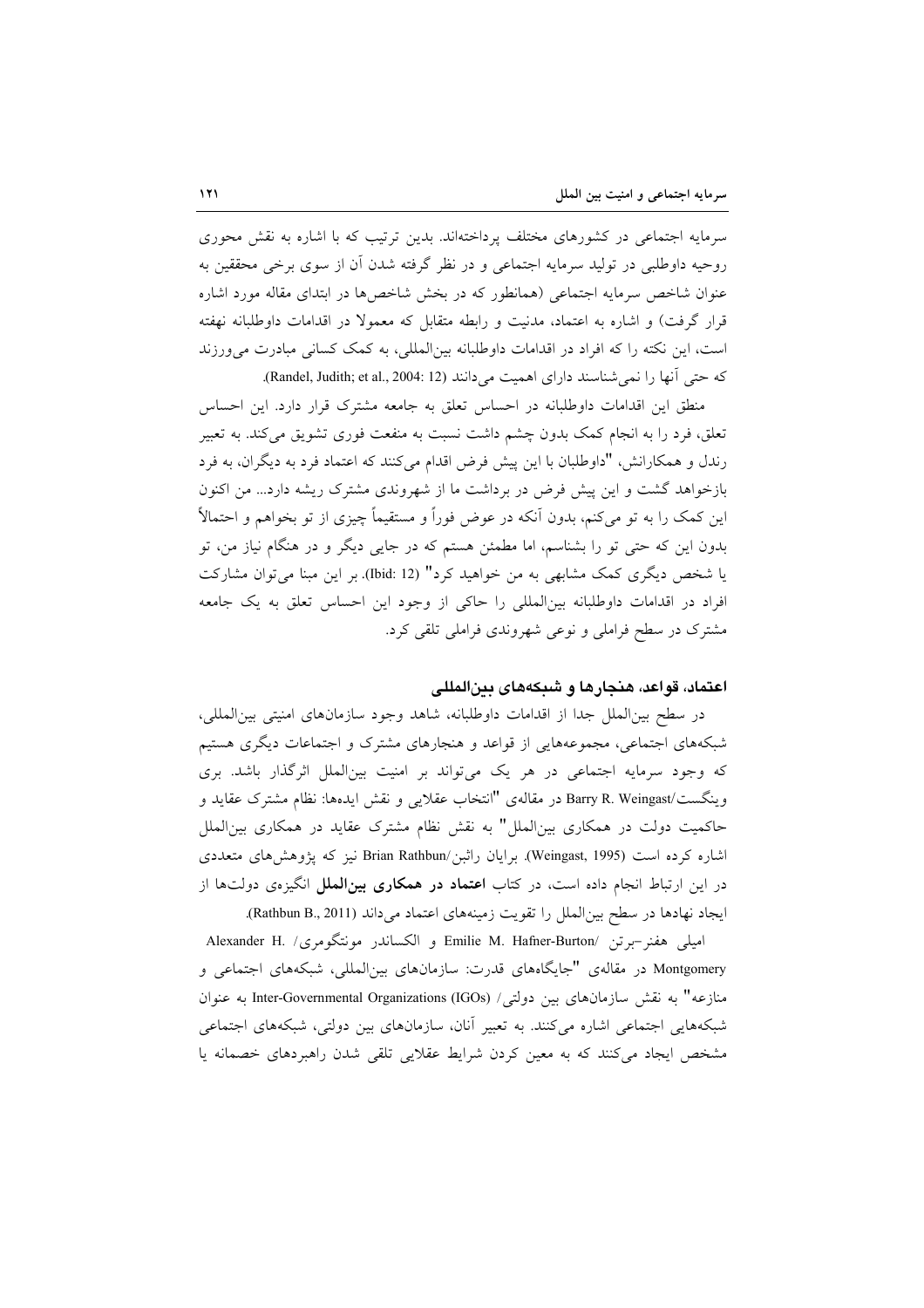همکاریجویانه در روابط بین|لملل کمک میکند. از این منظر، مخاصمات نظامی میان دولتها نه صرفا حاصل شکست چانهزنی ها، بلکه وابسته به موقعیتهای نسبی دولتها در شبکه بزرگتر سازمانهای بین دولتی که به باورهای مشترک شکل داده و توزیع قدرت اجتماعی را تغيير مي دهد قلمداد مي شود (Hafner-Burton & Montgomery, 2006: 4). عضويت در سازمانهای بین دولتی عمدتاً به عنوان مشخصه دولت قلمداد می شود، در حالی که این سازمانها علاوه بر آن، به ایجاد شبکههایی میانجامند که موقعیت اجتماعی دولتها در نظام بینالملل را تعریف میکند. موقعیتهایی که در مقابل، شرایط منازعه و همکاری را معین م سازد (bid: 6). آنچه در اینجا به طور خاص از بررسی آنها استفاده می شود استناد آنها به وجود شبکههای اجتماعی در تعاملات دولتها با یکدیگر و دولتها با افراد، سازمانها و سایر گروههایی است که هر یک از موقعیت اجتماعی خاص خود برخوردار بوده و نقش اجتماعی ويژهاي را ايفا مي كند(Hafner-Burton, Montgomery, 2006)

همانطور که در این بخش مشاهده شد، مولفههای بسیاری بر وجود جامعه فراملی در سطح بین المللی دلالت دارند. با پذیرش وجود چنین جامعهای می توان پیامدهای مثبت برخورداری جوامع از سرمایه اجتماعی در امنیت آن جوامع را به سطح جوامع فراملی و جامعه بین|لملل تسری داد.

#### ب) سرمايه اجتماعي، توسعه اقتصادي و امنيت بين الملل

مسیر دومی که به منظور تحقیق در مورد رابطه سرمایه اجتماعی و امنیت بین|لملل مد نظر قرار دادهایم؛ به بررسی نقش سرمایه اجتماعی در سطح داخلی کشورها بر توسعه اقتصادی أنها و نقش توسعه اقتصادي به عنوان متغير واسط، بر امنيت بينالملل مي پردازد.

# سرمايه اجتماعي و توسعه اقتصادي

تحقیقات مختلفی پیوند سرمایه اجتماعی و توسعه اقتصادی را نشان دادهاند. ٰ از مهمترین أثاری که به این ارتباط پرداختهاند میتوان به موارد ذیل اشاره کرد: مطالعه منطقهای پاتنام در ایتالیا در سال ۱۹۹۳ که پژوهشی پایهای در ارتباط با سرمایه اجتماعی و توسعه است و در آن نشان داده شده است که چطور نگرشهای مدنی و اعتماد می تواند بر تفاوت عملکرد اقتصادی اثرگذار باشد (Putnam, Leonardi & Nanetti, 1993). كتاب ديگر پاتنام و همكارانش **نقش** سرمایه اجتماعی در توسعه: یک ارزیابی تجربی، در سال ۲۰۰۲ رابطه سرمایه اجتماعی و

<sup>&</sup>lt;sup>1</sup> برای اطلاعات بیشتر به اولین مقاله این پژوهش با عنوان "سرمایه اجتماعی و توسعه اقتصادی" در شماره ۱۸، (تابستان) ۱۳۹۰ همین مجله مراجعه کنید.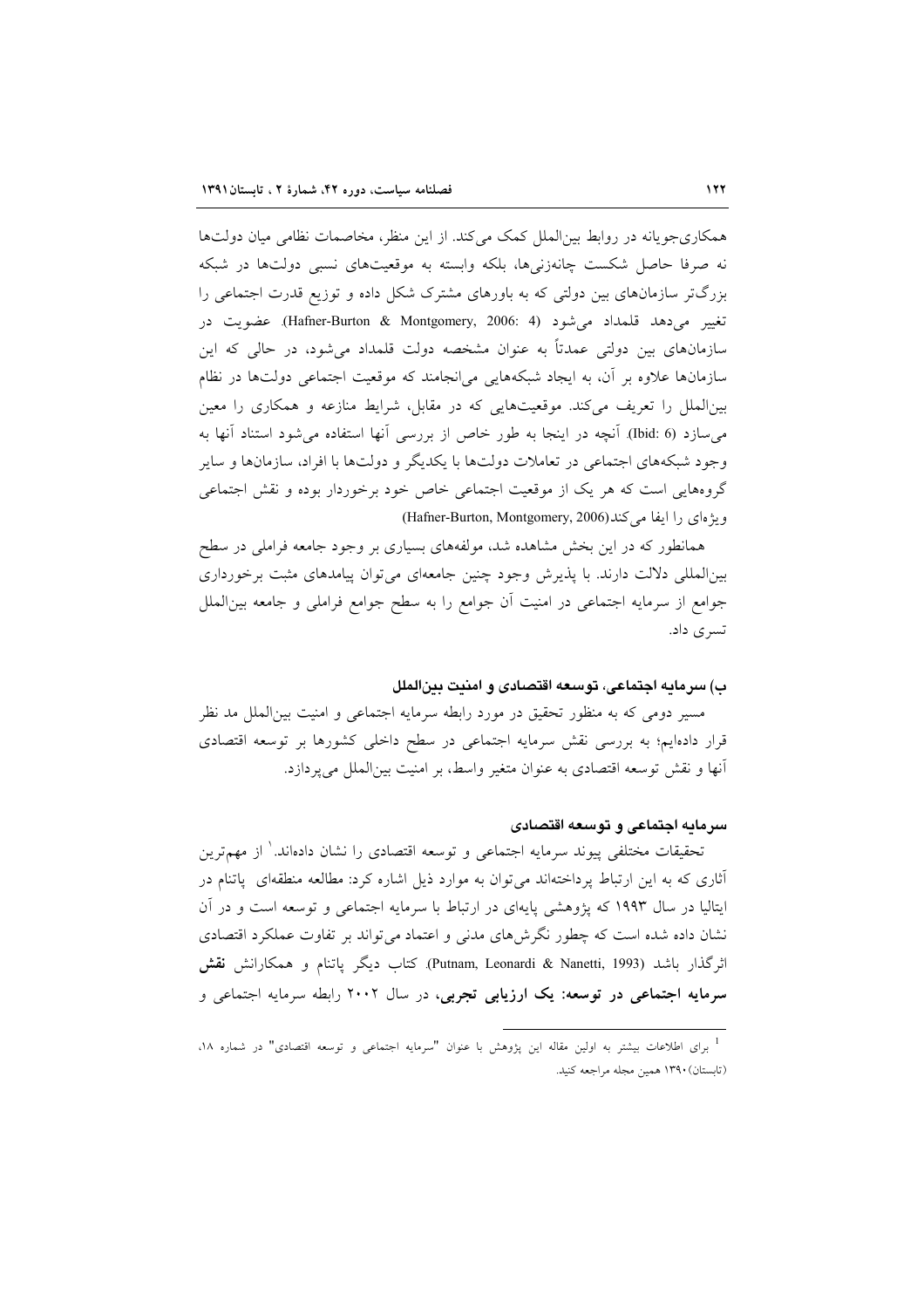توسعه اقتصادی را در ده کشور مورد بررسی تجربی قرار داده است. بر مبنای این پژوهش نیز نقش غالب سرمایه اجتماعی در کاهش فقر و تسریع توسعه روستایی و تسهیل تدارک کالا و خدمات، در کنار تسهیل گذار سیاسی و خروج از منازعات داخلی، نشان داده شده است (Grootaert, Bastelaer & Putnam, 2002). بررسیهای این پژوهش به نحوی مکمل تحقیقات یک دهه قبل پاتنام و تایید رابطهی مستقیم (اگرچه، نه لزوما خطی) بین سرمایه اجتماعی و ابعاد مختلف توسعه اقتصادي است.

علاوه بر این در بسیاری از آثار فوکویاما ارتباط سرمایه اجتماعی و توسعه اقتصادی مورد توجه قرار گرفته است. وي در كتاب "اعتماد" مثالهايي از اينكه چگونه سرمايه اجتماعي، اقتصاد جهانی معاصر را شکل داده ارائه کرده است. مثلاً کارگاههای خانوادگی را به موتور توسعه اقتصادی در مکانهایی از قبیل مرکز ایتالیا، هنگ کنگ، و تایوان تبدیل کرده است (نوکویاما، ۱۳۷۹: ۶۴؛ Fukuyama, 1995b). وی پس از آن در مقالات دیگر به دستهبندی کشورها از نظر برخورداری از سرمایه اجتماعی کافی برای تولید اقتصادی (Fukuyama, 1995a) و بررسی تاثیر بحران اعتماد در کشورهای امریکای لاتین بر ساختارهای تولیدی در آن کشورها (Fukuyama, 2002: 23-26) پرداخته است. به تعبیر وی بنگاههای خانوادگی و عدم شکل گیری شرکتهای بزرگ غیر شخصی با مالکیت پراکنده در کنار عدم شفافیت تجاری که به عنوان مانعی برای سرمایهگذاران بیرونی تلقی میشود از جمله آثار اقتصادی بحران اعتماد در این کشورهاست. تهیه یک صورت مالی برای خانواده و صورت مالی دیگری برای اداره مالیات و یا سرمایهگذاران بیرونی رویهای مرسوم در میان جوامعی است که از سطح اعتماد پایینی برخوردار هستند (Ibid). علاوه بر اشاره به تاثير مستقيم سرمايه اجتماعي بر وضعيت اقتصادى این جوامع، فوکویاما به تاثیر با واسطه سرمایه اجتماعی بر توسعه نیز توجه دارد. بدین ترتیب که وی به نقش قابلیت همکاری و کار جمعی در سازمانهای بزرگ، به عنوان نمودی از سرمایه اجتماعی، در ایجاد نهادهای دولتی کارآمد و قوی اشاره کرده است که می توانند در رسیدن جوامع به توسعه اقتصادی نقشی مهم ایفا کنند. علاوه بر این، نقش مشارکت اجتماعی را در قالب آنچه جامعه مدنی خوانده می شود در توسعه سیاسی و ایجاد دموکراسی به عنوان نوعی از حکومت که دارای مشروعیت بوده و در نتیجه توان اعمال سیاستهای دردناک اقتصادی را دارا باشد به عنوان پیششرطی برای توسعه اقتصادی جوامع مد نظر قرار داده است (Ibid: 23-26)

علاوه بر چارچوب نظری فراهم شده بوسیله پاتنام و فوکویاما، آثار تجربی مختلف نیز به رابطه سرمایه اجتماعی و رشد اقتصادی پرداختهاند. یکی از این آثار مقاله تجربی مهمی است كه بوسيله استفان نك/Stephen Knack و فيليب كيفر/Philip Keefer منتشر شده و الگوى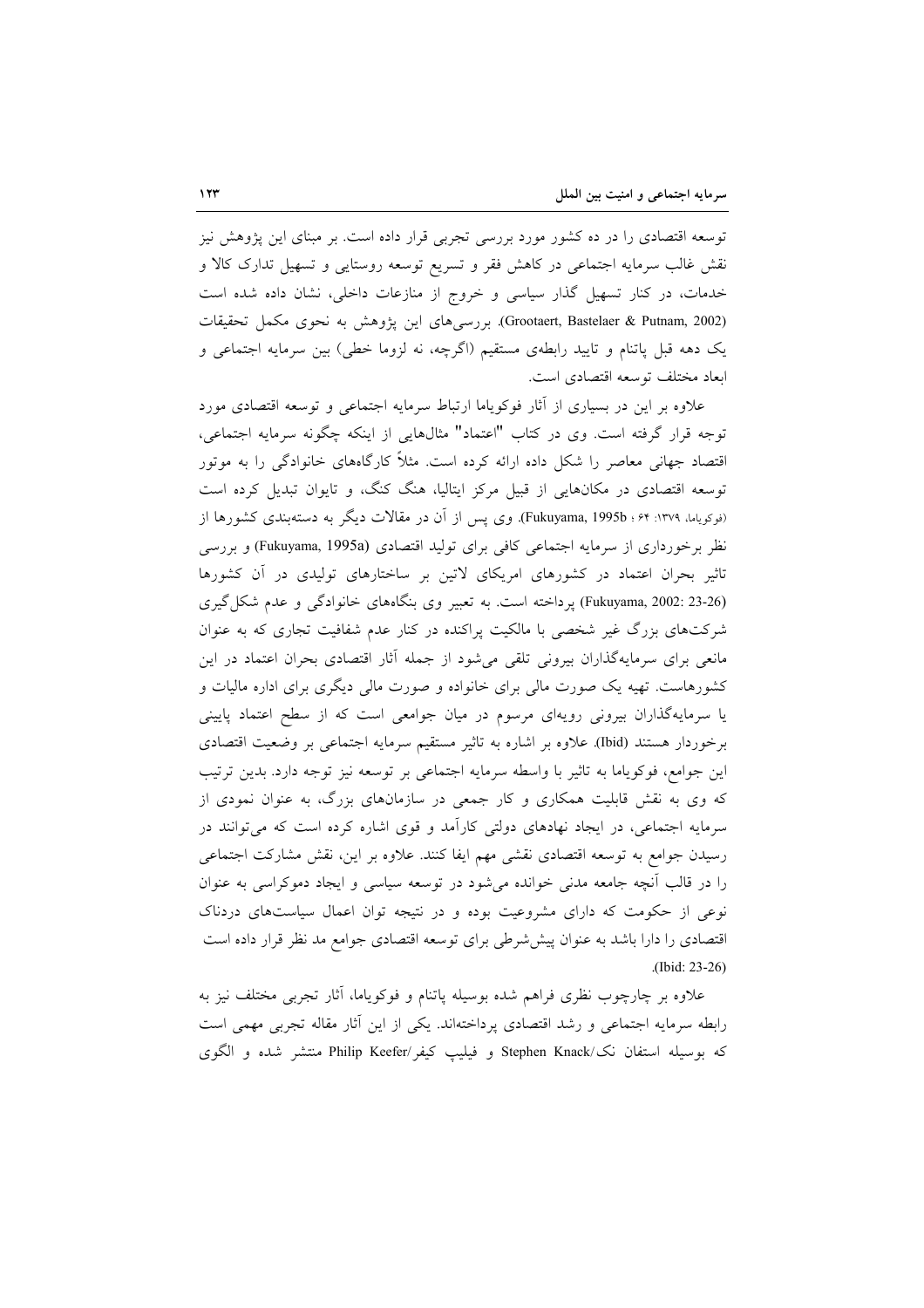همبستگی معناداری بین سطح اعتماد و سطح درآمد سرانه در بین ۲۹ کشور از سال ۱۹۸۰ تا ۱۹۹۲ را نشان داده است (Knack & Keefer, 1997: 1251). مقاله يان اَلگن/ Yann Algan و يير کاهک/Pierre Cahuc که در آن با بهرهگیری از آمار بیش از نیم قرن به سنجش میزان اعتماد موروثی مهاجران امریکایی پرداخته شده و اثری قابل ملاحظه از اعتماد بر درآمد سرانه برای 30 کشور در بین سال\$ای ۱۹۴۹ تا ۲۰۰۳ به دست آمده است (Algan & Cahuc, 2010) و یژوهش بوگلسدیک/Sjoerd Buegelsdijk و اسکایک/Ton van Schaik که نشان می دهد سرمایه اجتماعی به عنوان فعالیت مشارکتی ارتباطی مثبت با تفاوتهای رشد اقتصادی در ۵۴ منطقه اروپایی داشته است (بوگلسدیک و اسکایک، ۱۳۸۷: ۶۲ ؛ Beugelsdijk & Schaik,2001) از دیگر آثار تجربی در این زمینه هستند. در نهایت می توان به الگوی ارائه شده بوسیله پاؤل زک/Paul J. Zak و استفن ناک/Stephen Knack اشاره کرد که بر مبنای آن سطح بالای اعتماد در جوامع از طریق افزایش کارایی اقتصادی بر رشد اثر می گذارد. بدین ترتیب که با کاهش هزینههای حمل و نقل، کاهش هزینهها در هنگام بستن قراردادها و کاهش هزینهها در اجرای قراردادها میزان سرمایه گذاری افزایش مییابد. در مقابل در محیطهای با سطح پایین اعتماد نرخ سرمایهگذاری کاهش مییابد. پیش بینیهای این الگو بوسیله نتایج حاصل از آزمونهای تجربی روی ۴۱ کشور مورد بررسی و تائيد قرار گرفته است (Zak & Knack, 2001).

حال که نقش سرمایه اجتماعی در توسعه اقتصادی جوامع مشخص شد اگر بتوانیم پیوندی میان سطح توسعه جوامع و امنیت بین|لملل تشخیص دهیم أنگاه قادر به ترسیم رابطه سرمایه اجتماعي و امنيت بين المللي با واسطه توسعه اقتصادي خواهيم بود.

# توسعه اقتصادى و امنيت بين الملل

تحقیقات تجربی مختلفی نقش توسعه و رشد تجارت حاصل از أن را در كاهش منازعات نظامی میان دولتها نشان دادهاند. هورست تلچیک/ Horst Teltschik در کنفرانس مونیخ در مورد رابطه میان توسعه اقتصادی و امنیت جهانی در سال ۲۰۰۵ به طرح این ایده پرداخته است که توسعه اقتصادی جهانی، به کاهش چشمگیر احتمال بروز منازعات نظامی میان کشورها مي انجامد (Lieberman, 2005: 29) جسيكا تاچمن متيوس/Jessica Tuchman Mathews نيز در مقالهی "محیط زیست، توسعه و امنیت بینالملل" به رابطه توسعه پایدار و امنیت بینالملل ير داخته است (Mathews, 1990).

يتريك مك دونالد/Patrick McDonald در مقالهاي با عنوان "صلح از طريق تجارت يا تجارت أزاد؟" ميiويسد: "بحث بر سر نقش تجارت بينالملل در تغيير سياست خارجي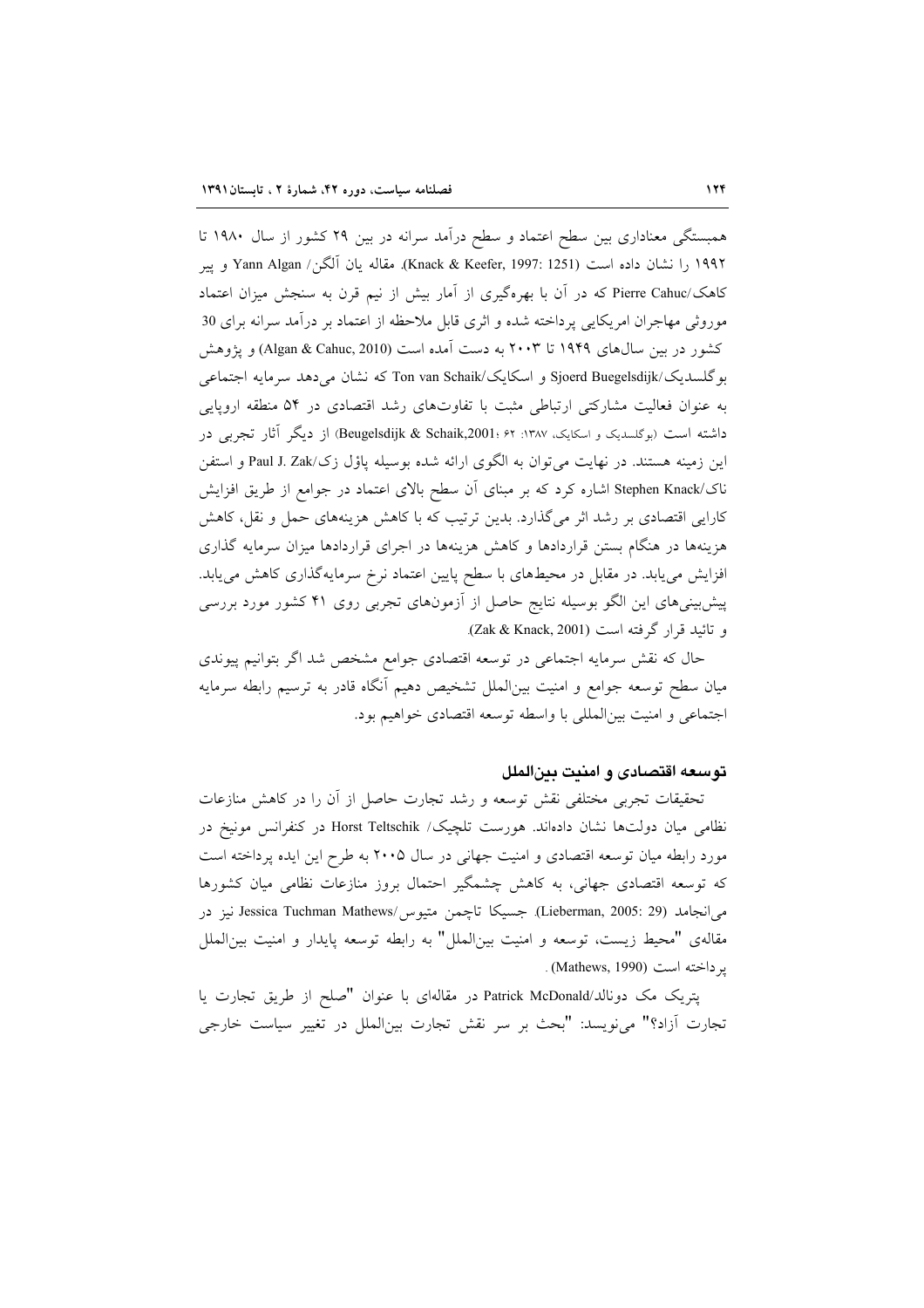کشورها و به طور خاص تصمیمات آنها در مورد جنگ، جایگاه مسلط خود را در رشتههای روابط بين الملل و اقتصاد سياسي بين الملل باز يافته است" (McDonald, 2004: 547).

اما توسعه و تجارت چگونه چنین نقشی را ایفا میکنند؟ در توضیح منطقی این نتایج تجربی می توان به تاثیر تجارت بر افزایش ارتباطات و پیوندهای فراملی اشاره کرد. این ارتباطات و پیوندها [که خود نوعی سرمایه اجتماعی فراملی محسوب می شود] به گسترش فهم متقابل میان جوامع و افزایش پتانسیل همکاری میان آنها می|نجامد. با وسیعتر شدن شبکهی بینالمللی تجارت از طریق تخصصی شدن، مبادلات تجاری با افزایش هزینهی به مخاطره انداختن این پیوندهای اقتصادی، به کاهش احتمال بروز جنگ می انجامد. وابستگی متقابل احتمال بروز منازعات را به علت نقشی که در فراهم اَوردن منابع لازم برای رشد و شکوفایی ايفا مي كند، كاهش مي دهد (547 :McDonald, 2004). همانطور كه احتمال بروز جنگ ميان کشورهای دموکراتیک (بر مبنای نظریه صلح دموکراتیک) کم است، احتمال تبدیل اختلافات به منازعات نظامی میان جوامعی که اقتصادهایشان در جهان مدرن به یکدیگر متصل شده است نيز ناچيز است (Lieberman, 2005: 29).

اریک گارتزکی/Erik Gartzke و همکارانش ضمن بررسی تجربی خود در مورد نقش سرمایهگذاری در صلح، در توضیح ارتباط میان مبادلات اقتصادی و امنیت بینالملل بر جنبهی دیگری تاکید میکنند. از دید آنان اهمیت بازار سرمایه برای کشورها (وابستگی متقابل سرمایهای، در کنار وابستگی متقابل مالی و تجاری) است که تصمیمگیرندگان را از درگیر شدن در منازعات نظامی باز می دارد (Gartzke, Li, and Boehmer, 2001: 392).

در مجموع آنچه از بررسی۵ای تجربی و تحلیلهای نظری صورت گرفته بر میآید حاکی از اثر مثبت توسعه جوامع بر امنیت بین|لملل است. با مشخص شدن این ارتباط از یک سو و ارتباط میان سرمایه اجتماعی و توسعه اقتصادی که پیش تر به آن پرداختیم از سوی دیگر، اکنون قادر به ترسیم رابطه سرمایه اجتماعی و امنیت بینالمللی با واسطه توسعه اقتصادی هستیم. بدین ترتیب که سرمایه اجتماعی در سطح اول به ارتقای توسعه اقتصادی جوامع می[نجامد و این توسعه اقتصادی و تجارت حاصل از آن در ارتقای امنیت بینالمللی و کاهش منازعات نظامی در سطح بینالملل موثر است.

# نتيجه

اثر مثبت ارتقای سرمایه اجتماعی بر متغیرهای مختلف بوسیله پژوهشهای گوناگون نشان داده شده است. نقش سرمایه اجتماعی در ارتقای مطلوبیت زندگی فردی، آموزش، دموکراسی، رشد و توسعه اقتصادی، بهبود محیط زیست، کاهش خشونت، ایجاد صلح و امنیت اجتماعی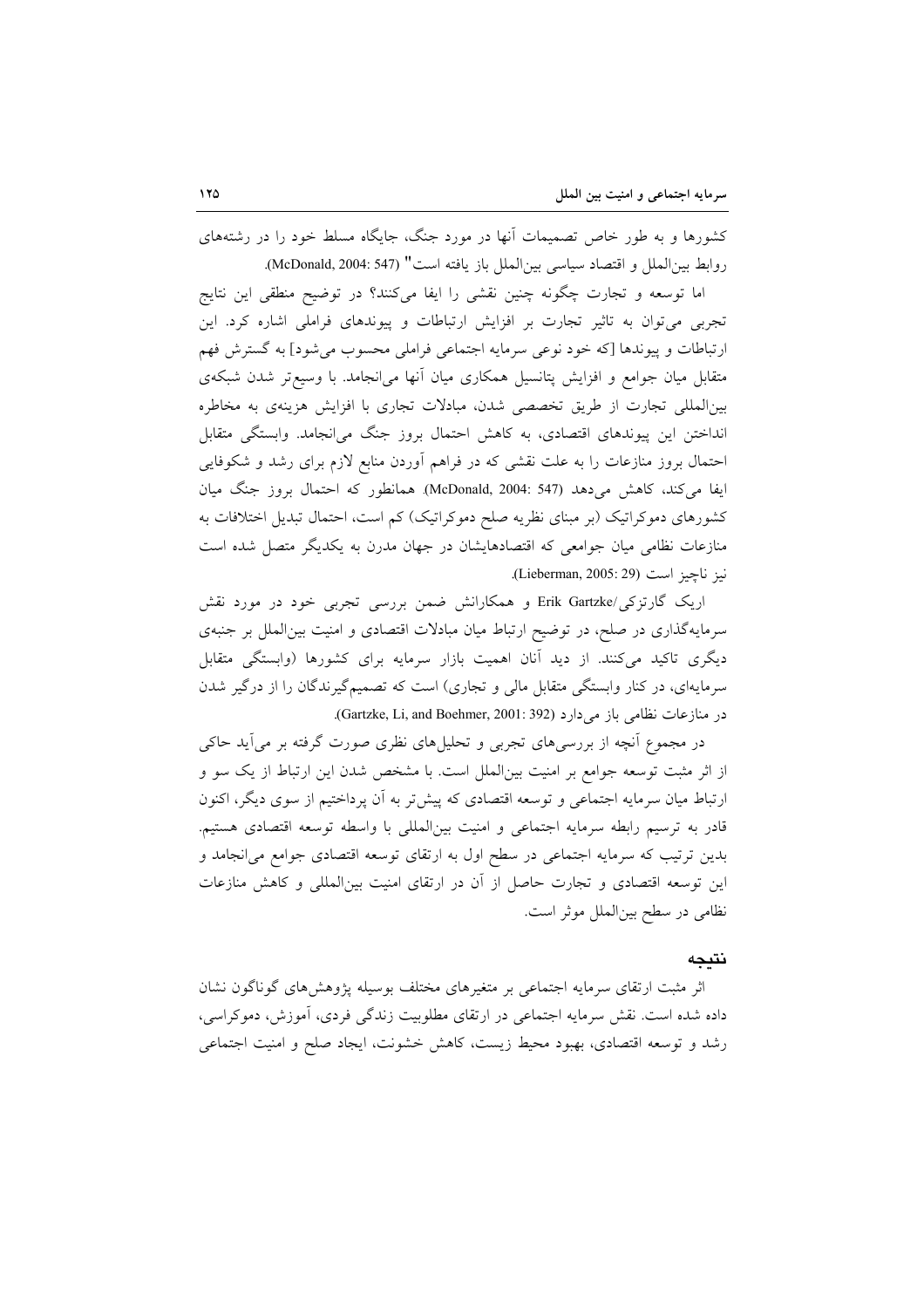از جملهی این تاثیرات است. با این حال به رغم وجود پتانسیل مربوطه، بحث سرمایه اجتماعی با تاخیر به روابط بینالملل راه یافته و تا کنون أثار جدی در این زمینه به چاپ نرسیده است. اگرچه در معرفی کتاب برایان راثبن /Brian Rathbun با عنوان اعتماد در همکاری بینالملل که در دسامبر سال ۲۰۱۱ به چاپ رسیده است، از سرمایه اجتماعی آنارشیک/ Anarchical Social Capital به عنوان نظريه روانشناختي اجتماعي توضيح دهندهي همكاري و نهادها در سطح بین|لملل یاد شده است (Rathbun B., 2011).

آنچه در این مقاله به دنبال آن بودیم جستجوی رابطهای میان سرمایه اجتماعی و امنیت بين|لملل بود. بدين منظور در مرحله اول با استعانت از مفهوم "جامعه بين|لملل" وجود سرمایه اجتماعی در این "جامعه" را مورد بررسی قرار دادهایم. مشاهده کردیم که نقش اعتماد و هنجارهای موجود در جامعه بین الملل در افزایش همکاری و کاهش منازعات نظامی می تواند نمودی از تاثیر برخورداری جامعه بین|لملل از سرمایه اجتماعی بر امنیت بین|لملل باشد. در رابطه با برخورداری جوامع از سرمایه اجتماعی در سطح داخلی و ارتباط آن با امنیت بین|لملل نیز از متغیر واسط توسعه اقتصادی بهره جستیم. آنچه از این بررسی حاصل شد رابطه مستقیم بین سرمایه اجتماعی و توسعه اقتصادی از یک سو و توسعه اقتصادی و امنیت بین(لملل از سوی دیگر بود. بدین ترتیب توانستیم تاثیر غیرمستقیم برخورداری جوامع از سرمایه اجتماعی در سطح داخلی را بر امنیت بیشتر در سطح بینالمللی مشاهده کنیم. باید توجه داشت که مباحث مطروحه به عنوان طرح بحثی نظری در رابطه با این پیوند است و جا دارد در پژوهشهای آتی این ارتباط در مطالعات موردی مورد آزمون تجربی قرار گرفته و شاخصی برای میزان وابستگی این دو متغیر طراحی و ارائه شود.

#### منابع و مآخذ:

#### الف. فارسي:

- ١. اخترمحققي، مهدي( ١٣٨٥ )، سرمايه اجتماعي. تهران: مولف.
- ۲. بوردیو، پیر(۱۳۸۴) "شکل۵ای سرمایه". در کیان تاجبخش. **سرمایه اجتماعی: اعتماد دموکراسی و توسعه**. تهران: نشر شيرازه، صص ۱۶۵–۱۳۱.
- ۳. بوگلسدیک، جورج؛ اسکایک، تون ون (۱۳۸۷) "سرمایه اجتماعی و رشد اقتصادی منطقهای" ترجمه: حمید رضا مقصودی. **راهبرد یاس**، شماره ۱۶(زمستان)، صص ۹۳-۵۷.
	- ۴. روزنا، جیمز (۱۳۸۴) آ**شوب در سیاست جهان**. ترجمه علیرضا طیب. تهران: نشر روزنه .
		- ۵. فوكوياما، فرانسيس (١٣٧٩) **پايان نظم**. ترجمه غلامعباس توسلي. تهران: جامعه ايرانيان.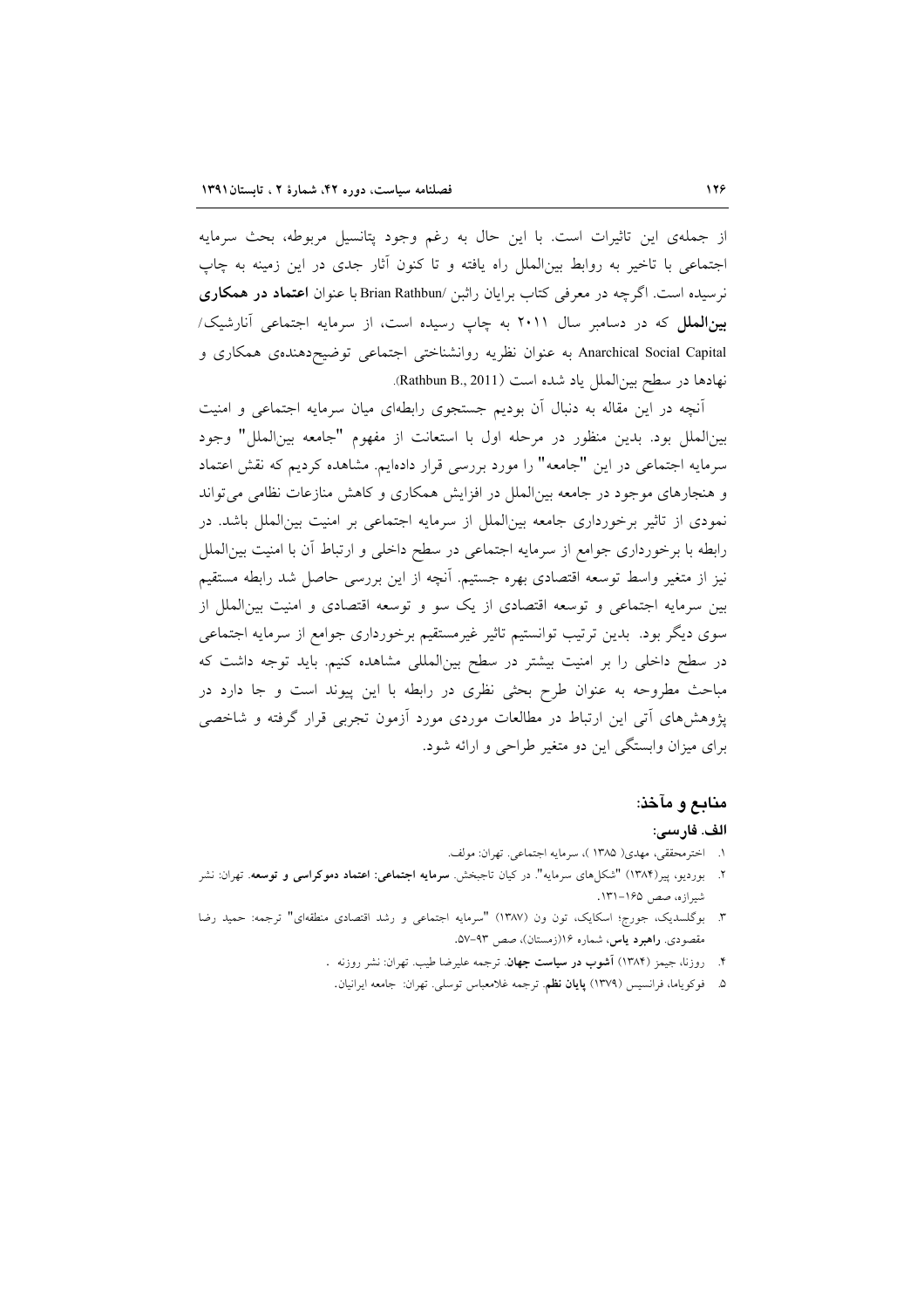**: ./**

- 1. Akçomak, L. Semih and Bas ter Weel (2012) "The Impact of Social Capital on Crime: Evidence from the Netherlands*".* **Regional Science and Urban Economics***,* 42(1-2) (January): 323–340.
- 2. Algan, Yann and Pierre Cahuc (2010) "Inherited Trust and Growth". **American Economic Review**, 100(5): 2060–92.
- 3. Beugelsdijk, Sjoerd and Ton van Schaik (2001) "Social Capital and Regional Economic Growth", Paper submitted to ERSA, Jyvaskila (Finland).
- 4. Bourdieu, Pierre and Loic Wacquant (1992) **Invitation to Reflexive Sociology**. Chicago: University of Chicago Press.
- 5. Cox, Michaelene (2009) (ed.) **Social Capital and Peace-building: Creating and Resolving Conflict with Trust and Social Networks.** New York: Routledge.
- 6. Durlauf, Steven N. (2002) "On the Empirics of Social Capital". **The Economic Journal**, 112 (November): 459-479.
- 7. Ferlander, Sara (2003) **The Internet, Social Capital and Local Community**. Thesis submitted for the degree of Doctor of Philosophy at the University of Stirling. Department of Psychology, January. available at: http://www.crdlt.stir.ac.uk/Docs/SaraFerlanderPhD.pdf (accessed 2011-09-09)
- 8. Fukuyama, Francis (1995a) "Social Capital and the Global Economy". **Foreign Affairs**, 74(5) (September/October): 89- 103.
- 9. Fukuyama, Francis (1995b) **Trust: The Social Virtues and the Creation of Prosperity**. New York: The Free Press.
- 10. Fukuyama, Francis (1999) **The Great Disruption: Human Nature and the Reconstitution of Social Order**. New York: The Free Press.
- 11. Fukuyama, Francis (2002) "Social Capital and Development: The Coming Agenda". **SAIS Review**, XXII(1) (Winter- Spring): 23-37.
- 12. Gartzke, Erik, Quan Li and Charles Boehmer (2001) "Investing in the Peace: Economic Interdependence and International Conflict". **International Organization***, 55*(2) (Spring): 391-438.
- 13. Grootaert, Christiaan, Thierry van Bastelaer and Robert Putnam (Foreword) (2002) **The Role of Social Capital in Development: an Empirical Assessment**. Cambridge: Cambridge University Press.
- 14. Hafner-Burton, Emilie M. and Alexander H. Montgomery (2006) "Power Positions: International Organizations, Social Networks, and Conflict". **The Journal of Conflict Resolution**, 50(1) (Feb.): 3-27.
- 15. Kawachi, Ichiro, Bruce P. Kennedy and Richard G. Wilkinson (1999) "Crime: Social Disorganization and Relative Deprivation". **Social Science & Medicine**, 48: 719-731.
- 16. Kirshner, Jonathan (1998). "Political Economy in Security Studies after the Cold War". **Review of International Political Economy**, 5(1): 64-91.
- 17. Knack, Stephen and Philip Keefer (1997) "Does Social Capital Have an Economic Payoff? A Cross-Country Investigation". **The Quarterly Journal of Economics**, 112(4)(November): 1251-1288.
- 18. Krustev, Valentin L. (2006) "Interdependence and the Duration of Militarized Conflict". **Journal of Peace Research**, 43(3): 243-260.
- 19. Lieberman, Joseph (2005) "Middle Eastern Economic Development and Security Fundamentally Related"*.* **Hampton Roads International Security Quarterly**, 10(4): 29- 31.
- 20. Mathews, Jessica T. (1990) "Environment, Development, and International Security". **Bulletin of American Academy of Arts and Sciences**, 43(7)(Apr.): 10-26.
- 21. McDonald, Patrick J. (2004) "Peace through Trade or Free Trade?" **The Journal of Conflict Resolution**, 48(4) (Aug.), 547-572.
- 22. McLean, Iain and Alistair McMillan (2009) "Social Capital" in **The Concise Oxford Dictionary of Politics**, Oxford: Oxford University Press.
- 23. John Naughton (2001) "Contested Space: The Internet and Global Civil Society" in Anheierr, H., Glasius, M. and Kaldor, M. (eds.) **Global Civil Society**. Oxford: Oxford University Press, pp. 147-168.
- 24. Putnam, Robert D. (2000) **Bowling Alone**. New York: Touchstone.